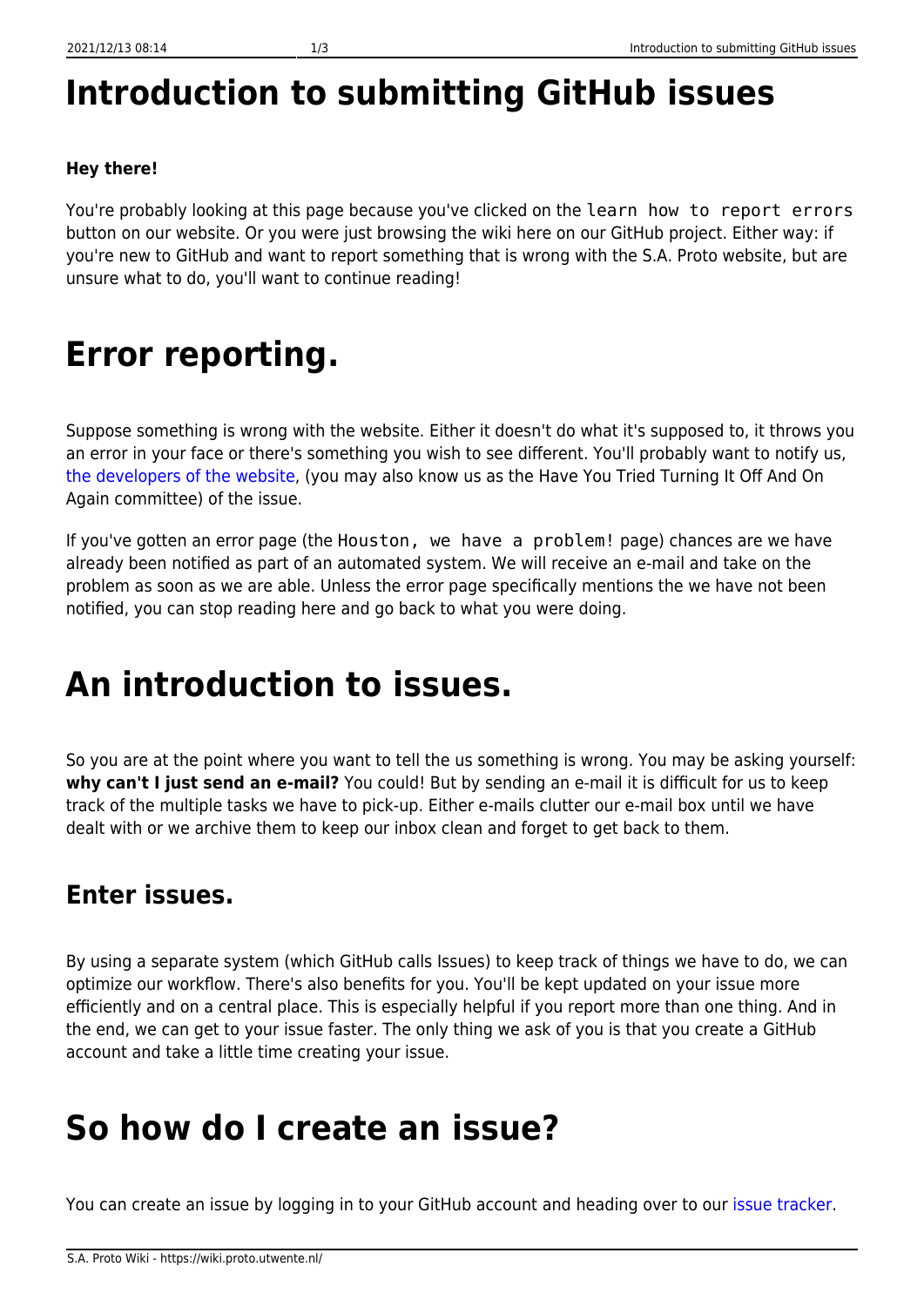There's a large green New issue button. Click it. Everything you need to worry about is the **title** and the **comment**.

In the **title** field, please provide a clear and concise summary of your issue. It should phrase the gist of your issue in one sentence. Good examples areCan not subscribe to an activity while sign-up is still open, Error occurs while trying to upload profile picture and Not all committee members are shown on committee page. Bad examples are Website gives error, Can not load page or Website's broken.

In the **comment** field you'll describe your issue in more detail. It's called a comment because there can be multiple for one issue. If we find something, or need additional information, we'll be commenting on your issue, and you can then again reply with another comment. The first comment on an issue needs to contain every piece of information we may need to solve the problem. Please already provide all information you can. If you don't, chances are we'll have to ask you again and resolving your issue takes more time than necessary.

Things to include when you're reporting on an problem are:

- What page or functionality is your issue about?
- What were you trying to do?
- What did you expect would happen?
- What did happen instead?
- Where there any error or confirmation messages?
- Screenshots can provide a lot of extra information!

Using this information, we will be able to reproduce your problem to get to the issue. If we cannot reproduce the problem, we cannot fix it. If you're reporting on feedback (or what we call a feature request or question) things are a little different. Please make sure we know everything we need to know to assess and eventually implement your issue.

## **I've created an issue. What now?**

#### Please see [this note](#page-1-0) for feature proposals.

As soon as you create a new issue (or comment on an existing one) we'll be notified via several channels. There's no need to send an e-mail stating that you've created an issue. Usually within a few hours we'll take a first look at your issue. We'll assign them to labels and a milestone, and wherever possible, already to one of the developers. You can see all of this on the right if your newly created issue. This will give you an indication of the status your issue. Any status change, or comment from us, will likely result in an e-mail from GitHub. This way you'll stay up to date on your issue!

At some point we will fix your issue. Usually this will be via a **commit**, or an update of the website code. You can see this update in your issue. When an issue is fixed, it will be closed. Please be aware that even if the issue is closed, you can still add new comments or even re-open the issue.

<span id="page-1-0"></span>**Please note** that issues may not be fixed directly, or even within a few weeks. We need to prioritize issues since we cannot attend to all of them directly (we're also just students volunteering their time for one of Proto's committees). We'll usually take on bug reports, server issues and hardware issues first, after which we'll focus on feature requests. We see every new issue and will eventually look at each one, but please understand that we also have a full-time study to focus on. :)